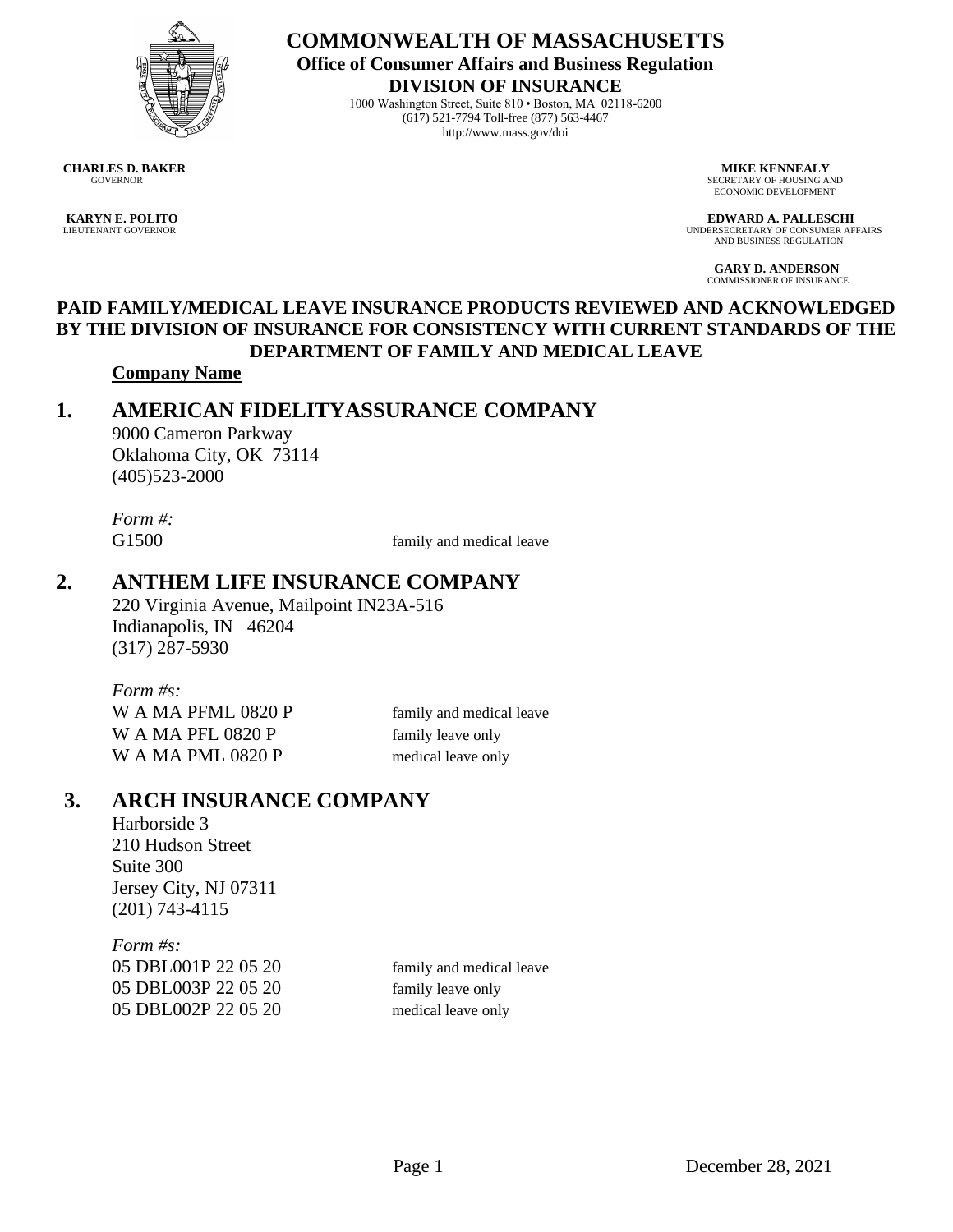## **4. CONTINENTAL AMERICAN INSURANCE COMPANY**

PO Box 427 Columbia, SC 29202 (803)256-6265

| Form #:   |                          |
|-----------|--------------------------|
| CSD2100MA | family and medical leave |
| CSD3100MA | family leave only        |
| CSD1100MA | medical leave only       |

## **5. THE GUARDIAN LIFE INSURANCE COMPANY OF AMERICA**

7 Hanover Square New York, NY 10004-2616 (800) 441-6455

*Form #:* GP-1-PFML-20-MA family and medical leave

# **6. HARTFORD LIFE AND ACCIDENT INSURANCE COMPANY**

One Hartford Plaza Hartford, CT 06155 (860) 547-5000

*Form #:* Form GBD-1852 PFML (2020)(MA) family and medical leave

# **7. LINCOLN LIFE & ANNUITY COMPANY OF NEW YORK**

8801 Indian Hills Drive P.O. Box 2616 Omaha, NE 68114 (800)423-2765

*Form #:* MAPFML2-20-STL family and medical leave MAPFL2-20-STL family leave only MAPML2-20-STL medical leave only

# **8. THE LINCOLN NATIONAL LIFE INSURANCE COMPANY**

100 Liberty Way Suite 100 Dover, NH 03820-4695 (800) 423-2765

*Form #:* MAPFML-20-STL family and medical leave MAPFL-20-STL family leave only MAPML-20-STL medical leave only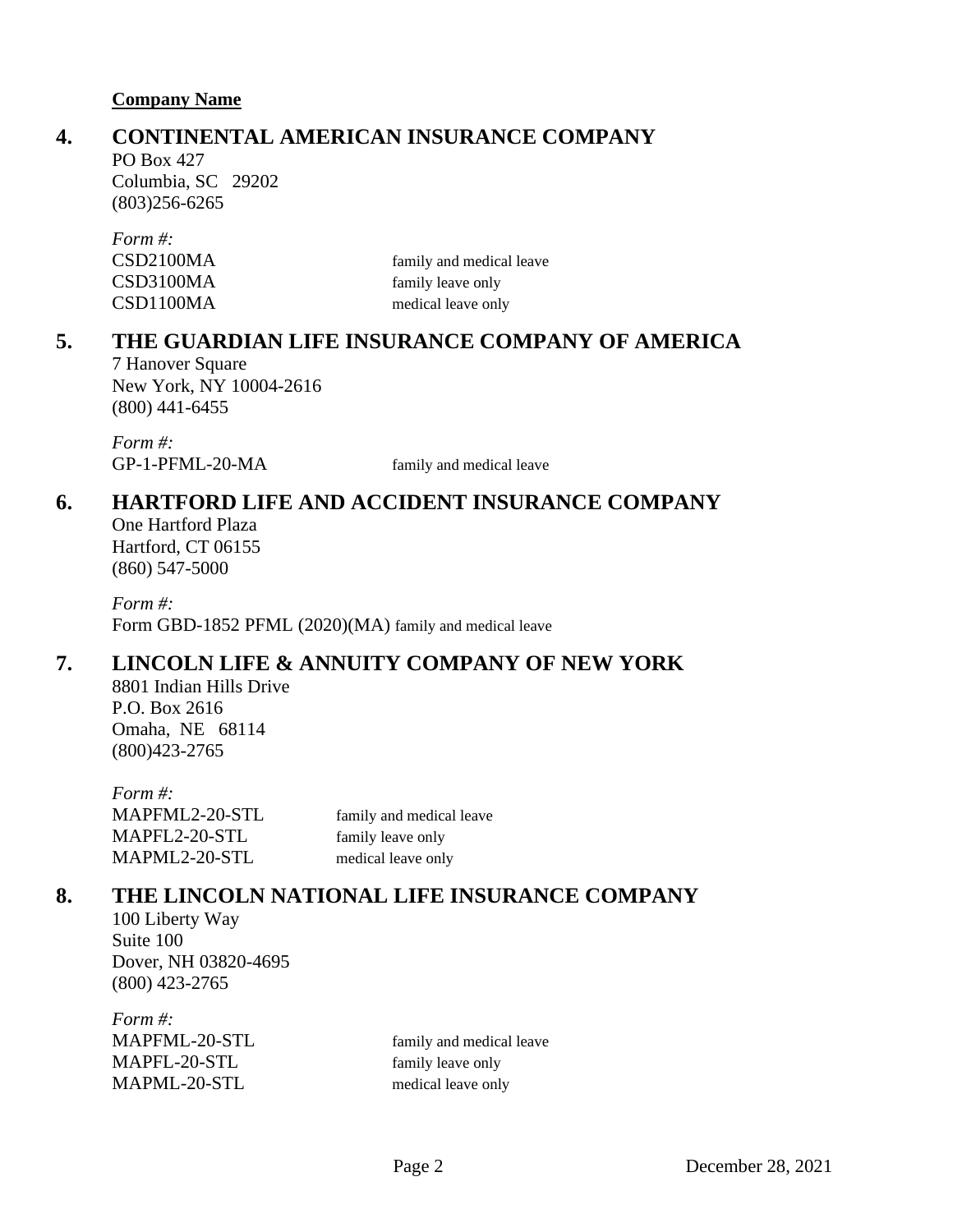# **9. METROPOLITAN LIFE INSURANCE COMPANY**

200 Park Avenue New York, NY 10166 (212) 578-2211

| family and medical leave |
|--------------------------|
| family leave only        |
| medical leave only       |
|                          |

# **10. EQUITABLE FINANCIAL LIFE INSURANCE COMPANY OF AMERICA**

525 Washington Boulevard Jersey City, NJ 07310 (201)743-5073

| Form #:        |                          |
|----------------|--------------------------|
| MOEBP20-MAPFML | family and medical leave |
| MOEBP20-MAPFL  | family leave only        |
| MOEBP20-MAPML  | medical leave only       |

## **11. PRINCIPAL LIFE INSURANCE COMPANY**

711 High Street Des Moines, IA 50392-0002 (800) 986-3343

| Form #s:       |                          |
|----------------|--------------------------|
| GC 458 MA PFML | family and medical leave |
| GC 458 MA PFL  | family leave only        |
| GC 458 MA PML  | medical leave only       |

## **12. THE PRUDENTIAL INSURANCE COMPANY OF AMERICA**

751 Broad Street Newark, NJ 07102-3777 (877) 367-7781

*Form #s:* 115588 PFML 0520MA family and medical leave 115588 PFL 0520MA family leave only 115588 PML 0520MA medical leave only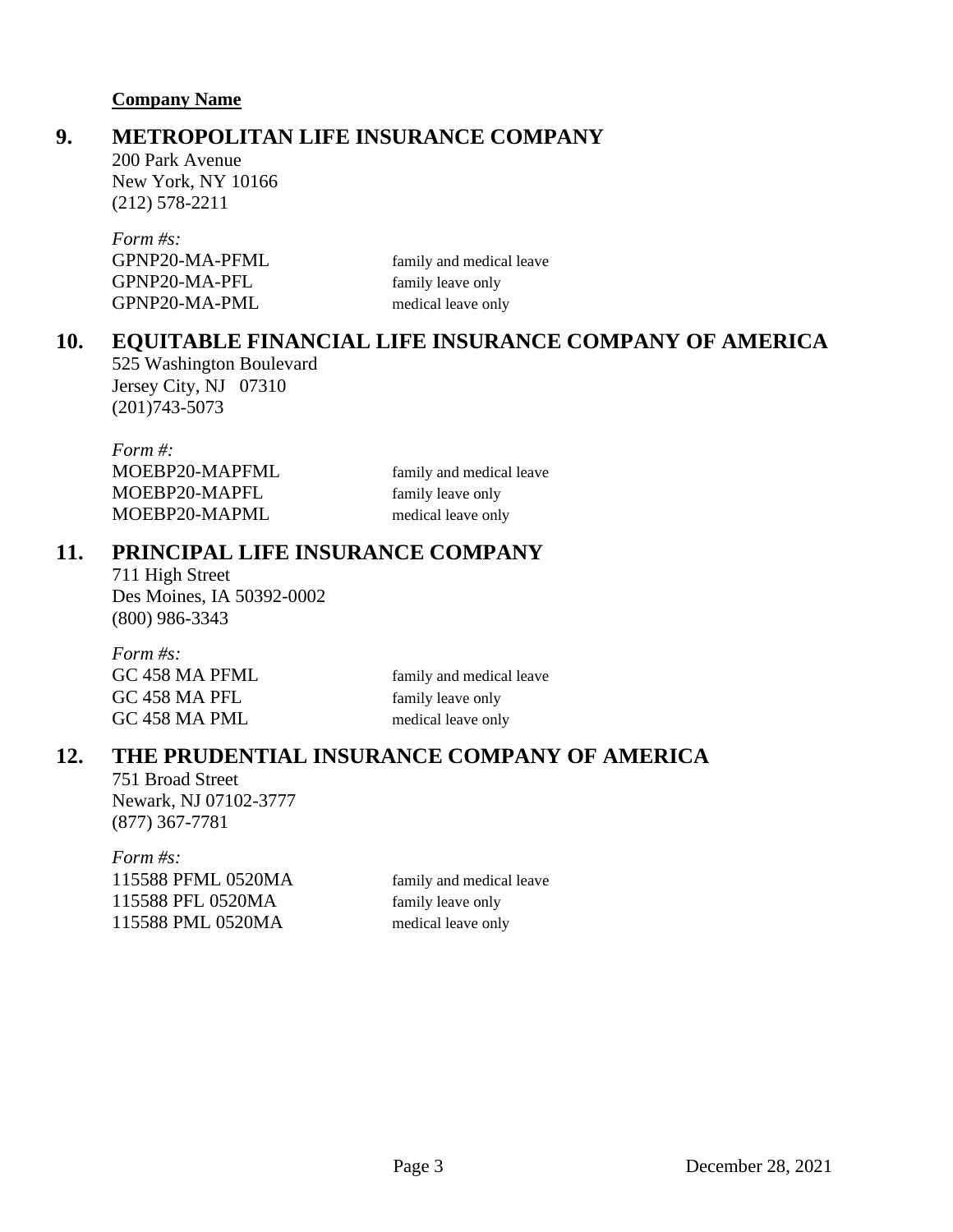# **13. RELIANCE STANDARD INSURANCE COMPANY**

2001 Market Street Suite 1500 Philadelphia, PA 19103-7090 (800) 351-7500

*Form #s:*  $LRS-9581-1021<sup>1</sup>$ 

family and medical leave

## **14. SHELTERPOINT LIFE INSURANCE COMPANY**

1225 Franklin Ave, Suite 475 Garden City, NY 11530 (800) 365-4999

*Form #s:* SPL PFMLP 0820 MA family and medical leave SPL PFLP 0820 MA family leave only SPL PMLP 0820 MA medical leave only

## **15. STANDARD INSURANCE COMPANY**

1100 SW 6th Avenue Portland, OR 97204 (888) 937-4783

*Form #:* MA0121-PFML-P family and medical leave

# **16**. **SUN LIFE INSURANCE COMPANY OF CANADA**

175 Addison Road Windsor, CT 06095 (860) 737-1000

*Form #s:* 20-PFML-GP-01-MA family and medical leave 20-PFL-GP-01-MA family leave only 20-PML-GP-01-MA medical leave only

## **17. SYMETRA LIFE INSURANCE COMPANY**

777 108th Ave NE, Suite 1200 Bellevue, WA 98004-5135 (800) 796-3872

*Form #:* GDC-00400/MA 5/20 family and medical leave

<sup>&</sup>lt;sup>1</sup> This form replaces form number LRS-9581-0720 effective 12/21/21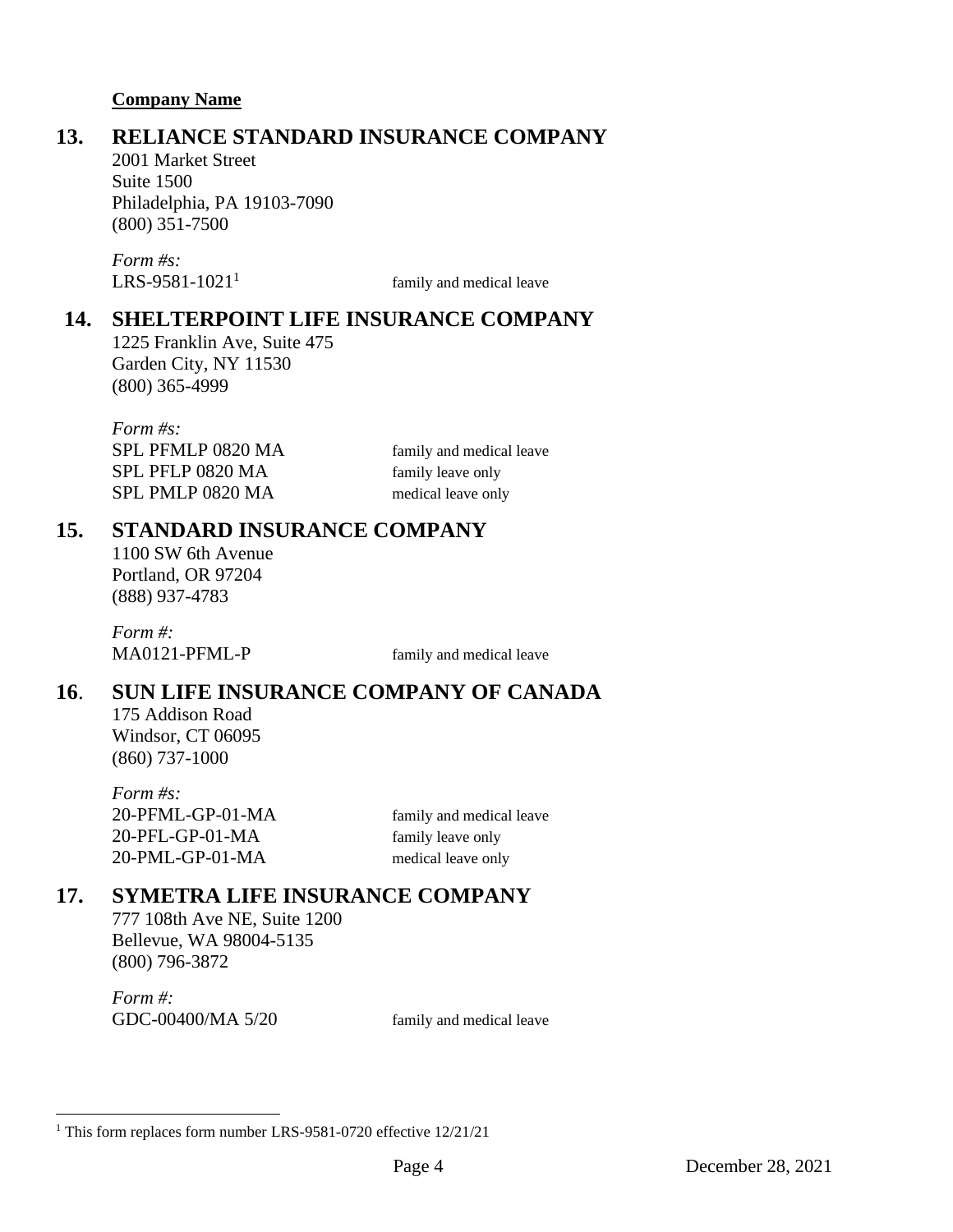## **18. UNITED OF OMAHA LIFE INSURANCE COMPANY**

3300 Mutual of Omaha Plaza Omaha, NE 68175 (402) 351-2645

| family and medical leave |
|--------------------------|
| family leave only        |
| medical leave only       |
|                          |

#### **19. UNITEDHEALTHCARE INSURANCE COMPANY**

185 Asylum Street Hartford, CT 06103 (860) 702-5000

*Form #s:* UHI-PFML-POL (01/01/2022) 2 UHI-PFL-POL (01/01/2022) 3 UHI-PML-POL (01/01/2022)<sup>4</sup>

family and medical leave family leave only medical leave only

## **20. UNUM INSURANCE COMPANY**

2211 Congress Street Portland, ME 04122 (800) 974-2266

*Form #s:* PFML20-1 family and medical leave PML20-1 medical leave only

## **21. USABLE LIFE**

PO Box 1650 Little Rock, AR 72203-1650 (800) 648-0271

*Form #s:* PFML-POL-MA (4-20) family and medical leave PML-POL-MA (4-20) medical leave only

<sup>2</sup> This form replaces form number UHI-PFML-POL (01/01/2021) as of 1/1/2022

<sup>3</sup> This form replaces form number UHI-PFL-POL (01/01/2021) as of 1/1/2022

<sup>4</sup> This form replaces form number UHI-PML-POL (01/01/2021) as of 1/1/2022